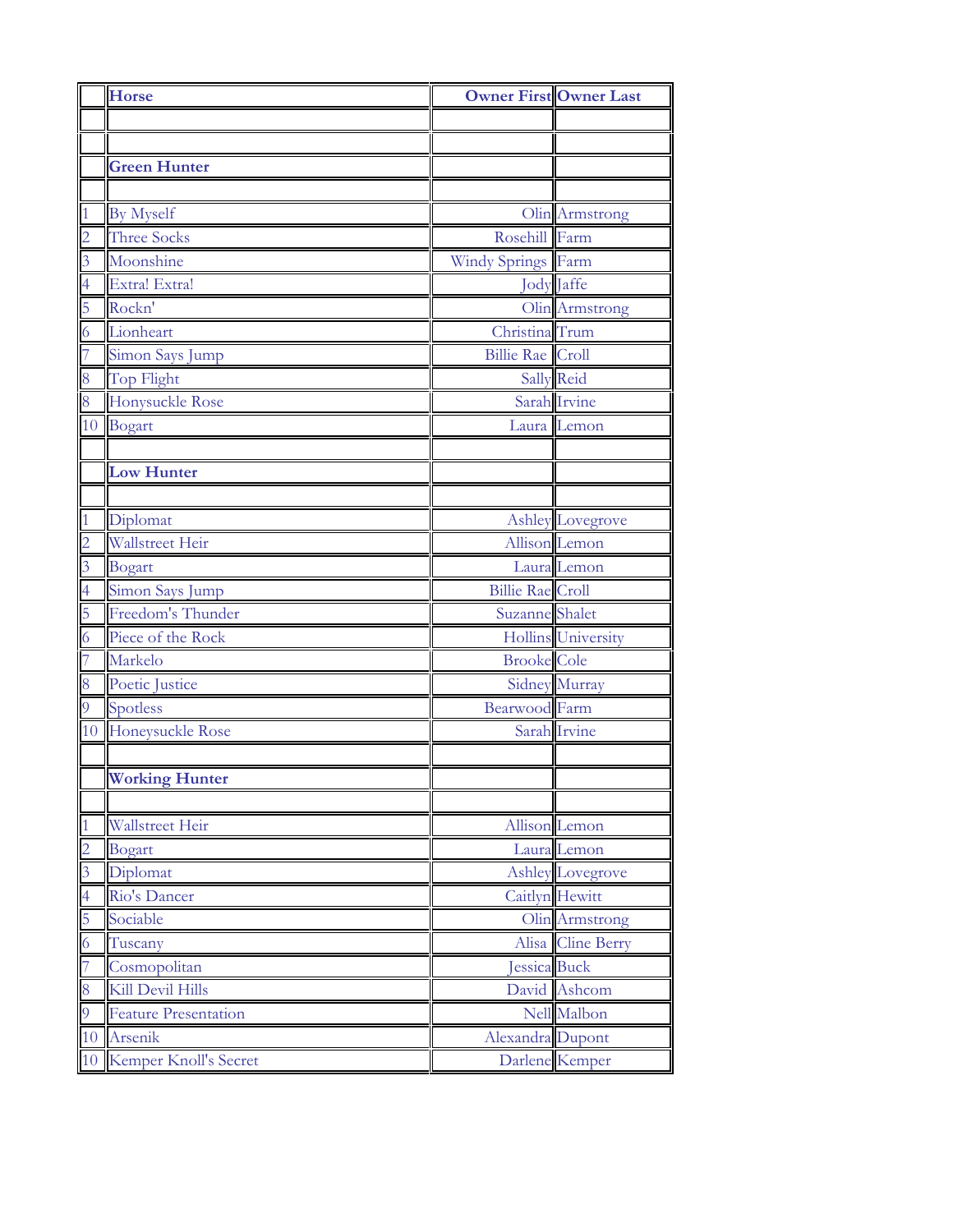|                | <b>Adult Amateur Hunter</b> |                   |                          |
|----------------|-----------------------------|-------------------|--------------------------|
|                |                             |                   |                          |
| $\overline{1}$ | <b>Well Spent</b>           |                   | Krista Hodgkin           |
| $\overline{c}$ | Amulet                      |                   | <b>Lindsay Ferguson</b>  |
| $\overline{3}$ | Freedom's Thunder           | Suzanne Shalet    |                          |
| $\overline{4}$ | Diplomat                    |                   | Ashley Lovegrove         |
| 5              | Onyx                        | Randolph College  |                          |
| 6              | Paddington                  |                   | Parker Pearson           |
| 7              | Piece of the Rock           |                   | Hollins University       |
| 8              | All Things Considered       |                   | Kara Berglund            |
| 9              | <b>Weather Permitting</b>   |                   | <b>Richlyn</b> Morton    |
| 10             | Quintessence                |                   | Lauren Perhala           |
|                |                             |                   |                          |
|                | <b>Children's Hunter</b>    |                   |                          |
|                |                             |                   |                          |
| $\overline{1}$ | Marcus                      | Vineyard Farm     |                          |
| $\overline{c}$ | <b>River City</b>           |                   | Jordan Gurkin            |
| $\overline{3}$ | Listen                      |                   | Grace Glover             |
| $\overline{4}$ | Mystic                      | Chatham Hall      |                          |
| 5              | Bogart                      |                   | Laura Lemon              |
| 6              | <b>Castle Cruise</b>        | Chatham Hall      |                          |
| 7              | Cosmopolitan                | Jessica Buck      |                          |
| 8              | Martini                     | Chatham Hall      |                          |
| $\overline{9}$ | Just Cruzin'                |                   | Carrie Callahan          |
|                | 10 Fantastic Mr. Fox        |                   | Lisa Hensley             |
|                | <b>Intermediate Hunter</b>  |                   |                          |
|                |                             |                   |                          |
| $\overline{1}$ | Touch of Grey               | Vineyard Farm     |                          |
| $\overline{2}$ | Five Thorn's Foxglove       | Gabrielle Hensley |                          |
| $\overline{3}$ | <b>Strawberry Wine</b>      | Rosehill Farm     |                          |
| $\overline{4}$ | Something to Talk About     |                   | Danielle Washburn        |
| 5              | Grey Cloud's Silver Lining  |                   | Diane Hinch              |
| 6              | Misty Mountain Gusto        |                   | <b>Emily Guyer</b>       |
| 7              | Show and Tell               | Madison Macher    |                          |
| 8              | Silver Tab                  |                   | <b>Ashley</b> Nesselrodt |
| 9              | Onyx                        | Randolph College  |                          |
| 10             | <b>Little Sport</b>         | Jackson Reel      |                          |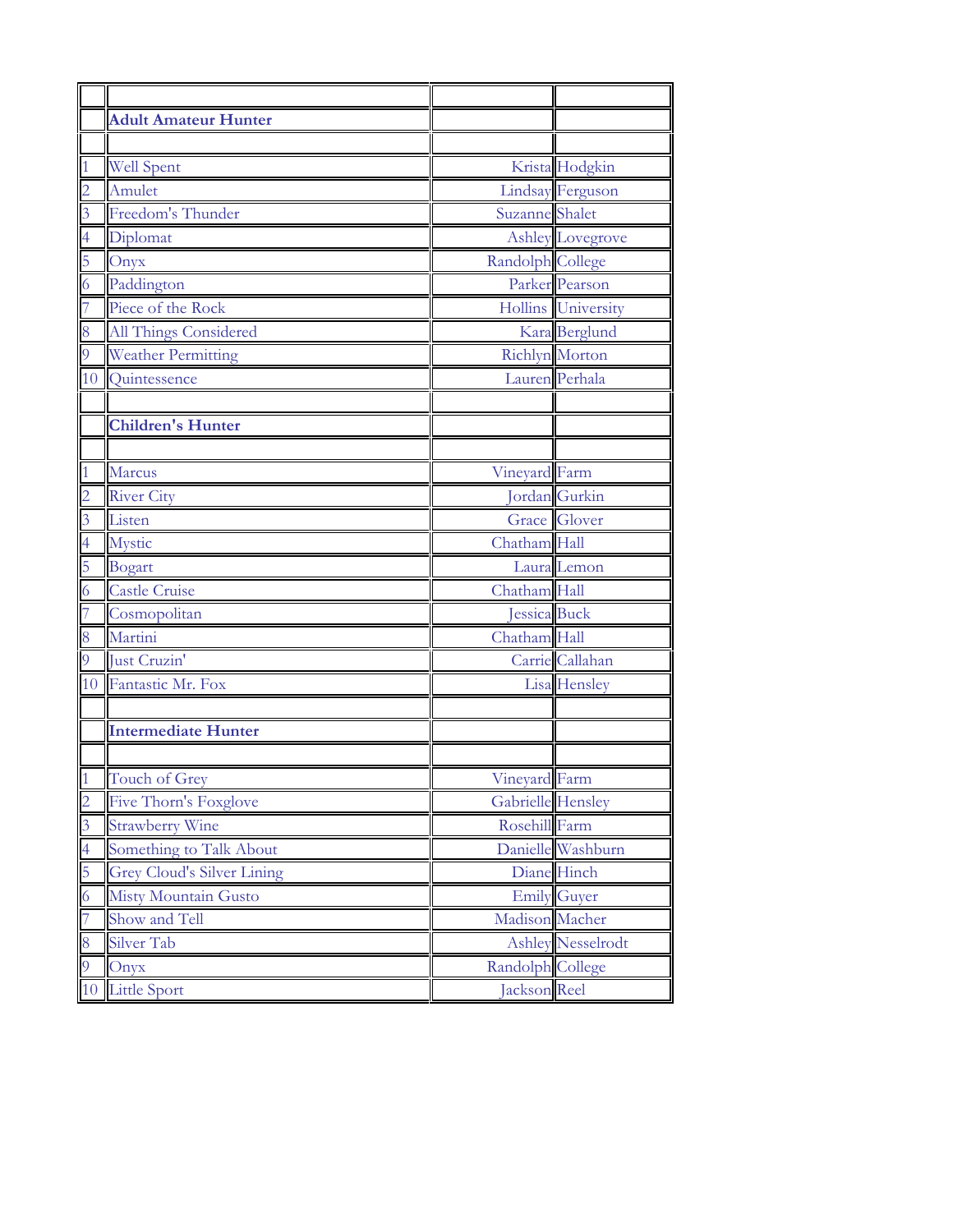|                | <b>Small/Medium Pony Hunter</b>  |                        |                      |
|----------------|----------------------------------|------------------------|----------------------|
|                |                                  |                        |                      |
| $\mathbf{1}$   | Marvelous Marvin                 |                        | Carly Williams       |
| $\overline{c}$ | Five Thorn's Foxglove            | Gabrielle Hensley      |                      |
| $\overline{3}$ | Touch of Grey                    | Vineyard Farm          |                      |
| $\overline{4}$ | <b>Remington Steele</b>          |                        | Reilly Krason        |
| 5              | Dixie Charm                      | Mane Top Stables       |                      |
| $\overline{6}$ | <b>Indian Prince</b>             |                        | Diane Hinch          |
| 7              | Golden Child                     | Madison Sandy          |                      |
| 8              | Biltmore                         | Rosehill Farm          |                      |
| 9              | I Dream of Janie                 |                        | Madison Brubaker     |
|                | 10 Peek a Boo                    |                        | Carly Williams       |
|                |                                  |                        |                      |
|                | <b>Large Pony Hunter</b>         |                        |                      |
|                |                                  |                        |                      |
| $\overline{1}$ | Ottercreek Scottsman             |                        | Laura Rodes          |
| $\overline{2}$ | Maybe Tomorrow                   |                        | Ellen Ferguson       |
| $\overline{3}$ | <b>Misty Mountain Gusto</b>      |                        | Emily Guyer          |
| $\overline{4}$ | Mr. Fix-It                       | Ellie Bell             |                      |
| 5              | <b>Silver Slippers</b>           | Mane Top Stables       |                      |
| $\overline{6}$ | Scout's Honor                    |                        | Kelsey Shrader       |
| 7              | Kokomo                           | Chatham Hall           |                      |
| 8              | <b>Eddie Spaghetti</b>           | Emily Ford             |                      |
| $\overline{9}$ | Salvandi Mojo                    | Alexandra Beth         |                      |
|                | 10 Chance Encounter              | Mane Top Stables       |                      |
|                |                                  |                        |                      |
|                |                                  |                        |                      |
|                | <b>Special Children's Hunter</b> |                        |                      |
|                |                                  |                        |                      |
| $\vert$ 1      | Simplicity                       | Kaitlyn Evans          |                      |
| $\overline{c}$ | <b>Bailey</b>                    |                        | Kelsey Shrader       |
| 3              | Stars on the Water               |                        | <b>Britni</b> Johns  |
| $\overline{4}$ | A Fine Affair                    |                        | Kate Martin          |
| 5              | Cassiopeia                       |                        | <b>Sidney Murray</b> |
| $\overline{6}$ | <b>Focal Point</b>               | Suzanne Shalet         |                      |
| 7              | <b>Big Ben Strikes Again</b>     | <b>Kimberly Counts</b> |                      |
| 8              | <b>Blue Whisper</b>              |                        | Amy Avitabile        |
| 9              | Listen                           |                        | <b>Grace Glover</b>  |
| 10             | Shiver Me Timbers                | Ariadne Paxton         |                      |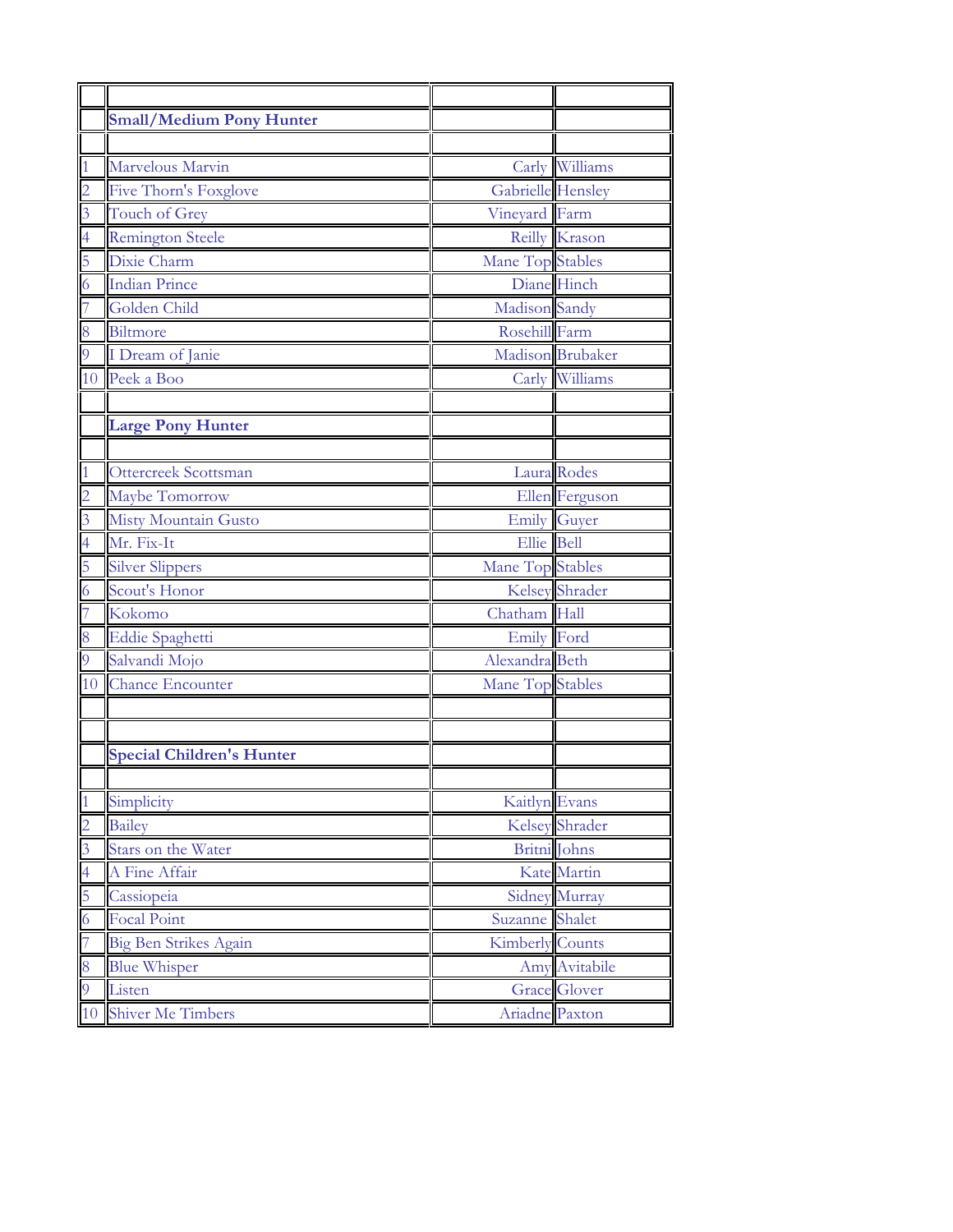|                | <b>Special Adult Hunter</b>              |                       |                     |
|----------------|------------------------------------------|-----------------------|---------------------|
|                |                                          |                       |                     |
| $\mathbf{1}$   | Stars on the Water                       | Britni Johns          |                     |
| $\overline{2}$ | Shenandoah Smoke                         |                       | <b>Ann</b> Shawver  |
| $\overline{3}$ | Undercover                               | Britni Johns          |                     |
| $\overline{4}$ | On the Road Again                        | Stone Bridge Farm     |                     |
| 5              | <b>Best Effort</b>                       |                       | Pamela Haskins      |
| $\overline{6}$ | <b>Three Socks</b>                       | Rose Hill Farm        |                     |
| 7              | Tortilla Flat                            | Bridgewater College   |                     |
| 8              | Chase the Moon                           |                       | Darlene Kemper      |
| 9              | <b>Follow My Lead</b>                    | Marjorie Hays         |                     |
|                | 10 Tucson                                |                       | Hollins University  |
|                |                                          |                       |                     |
|                | <b>Beginner Equitation</b>               |                       |                     |
|                |                                          |                       |                     |
| $\mathbf{1}$   |                                          | <b>Andrew Kalasky</b> |                     |
| $\overline{2}$ |                                          |                       | <b>Beth Bowles</b>  |
| $\overline{3}$ |                                          | Taylor Morris         |                     |
| $\overline{4}$ |                                          |                       | Lily Caricofe       |
| 5              |                                          | Kathleen Leigh        |                     |
| $\overline{6}$ |                                          | Carson Aud            |                     |
| 7              |                                          |                       | <b>Willow Goode</b> |
| 8              |                                          | Kaylyn Beach          |                     |
| $\overline{9}$ |                                          |                       | Elwyn Murray        |
| 10             |                                          | Morgan Boswell        |                     |
|                |                                          |                       |                     |
|                | Junior Equitation on the Flat 14 & under |                       |                     |
|                |                                          |                       |                     |
| $\overline{1}$ |                                          |                       | Carly Williams      |
| $\overline{2}$ |                                          |                       | Ellen Ferguson      |
| $\overline{3}$ |                                          |                       | Katie Fisher        |
| $\overline{a}$ |                                          |                       | Danielle Washburn   |
| 5              |                                          |                       | Rachel Paxton       |
| $\overline{6}$ |                                          | <b>Emily</b> Ford     |                     |
| 7              |                                          | Christina Trum        |                     |
| 8              |                                          | Alyse High            |                     |
| $\overline{9}$ |                                          |                       | Janie Malott        |
| 10             |                                          | Lindsey Wells         |                     |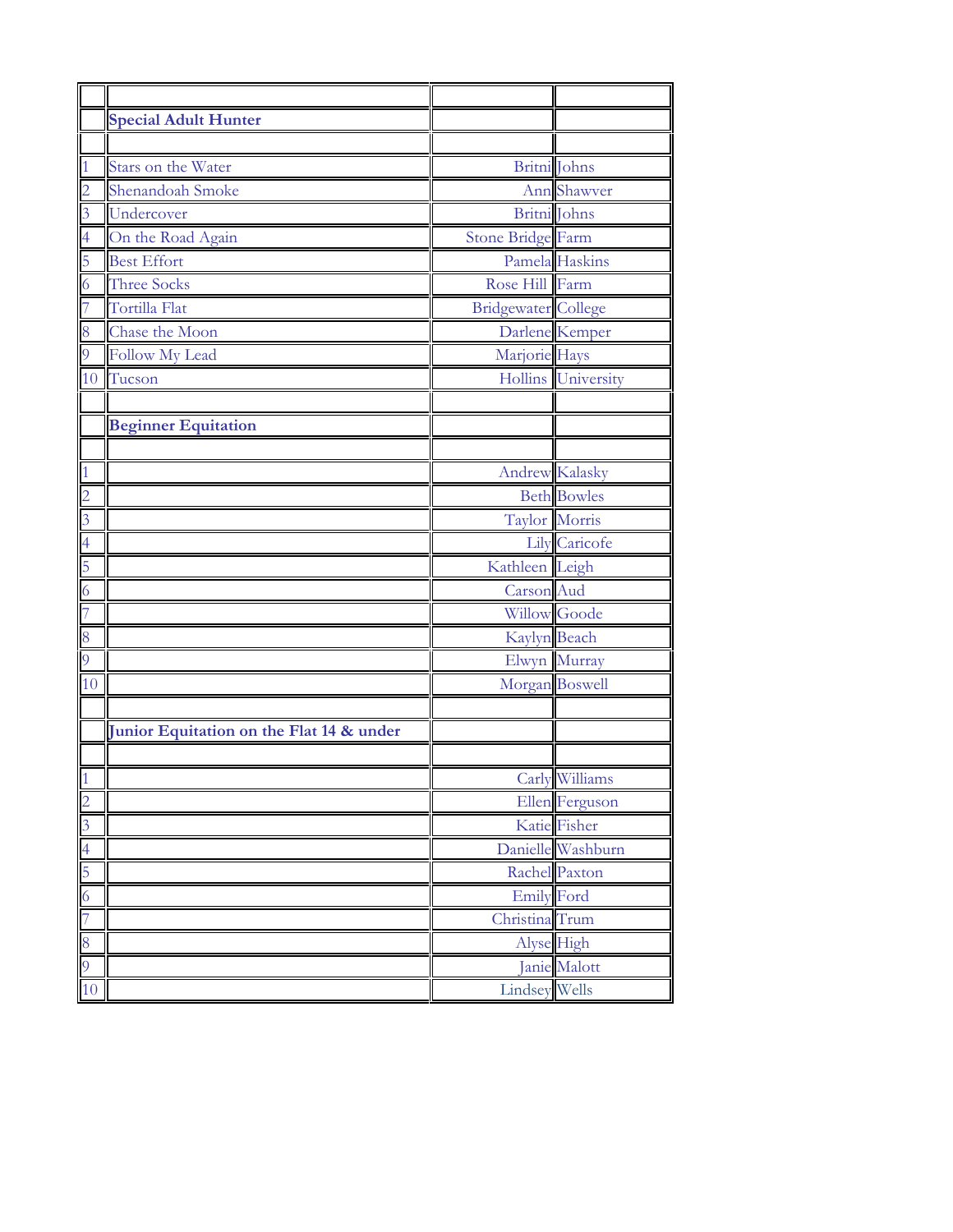|                | Junior Equitation on the Flat 15-17 |                            |                     |
|----------------|-------------------------------------|----------------------------|---------------------|
|                |                                     |                            |                     |
| $\mathbf{1}$   |                                     |                            | Sarah Hibler        |
| $\overline{c}$ |                                     |                            | Kelsey Shrader      |
| $\overline{3}$ |                                     | Rebecca Smith              |                     |
| $\overline{4}$ |                                     | Susannah Deeds             |                     |
| $\overline{4}$ |                                     |                            | Reid Smith          |
| $\overline{6}$ |                                     |                            | Katherine Wingerter |
| 7              |                                     | Kaitlyn Evans              |                     |
| 8              |                                     | Kristine Guthrie           |                     |
| $\overline{9}$ |                                     |                            | Jamison Strasser    |
| 10             |                                     | Catherine Boniface         |                     |
| 10             |                                     |                            | Kate Martin         |
|                |                                     |                            |                     |
|                | <b>Adult Equitation on the Flat</b> |                            |                     |
|                |                                     |                            |                     |
| $\mathbf{1}$   |                                     |                            | Nicole Lenderking   |
| $\overline{2}$ |                                     | Kristina Moser             |                     |
| $\overline{3}$ |                                     |                            | Ann Shawver         |
| $\overline{4}$ |                                     |                            | Krista Hodgkin      |
| 5              |                                     | Alicia Salo                |                     |
| $\overline{6}$ |                                     |                            | Alexis Mandarakas   |
| 7              |                                     | Lauren Perhala             |                     |
| 8              |                                     |                            | Jordan Kristoff     |
| $\overline{9}$ |                                     | Lauren Guyer               |                     |
| 10             |                                     |                            | Katie Grove         |
|                |                                     |                            |                     |
|                | Children's/Adult Jumper             | $0.95 - 1.05$              |                     |
|                |                                     |                            |                     |
| $\vert$ 1      | <b>February Song</b>                |                            | Jordan Gurkin       |
| $\overline{c}$ | <b>Impulsive Twist</b>              | Mountain View Stables      |                     |
| $\overline{c}$ | You're Just Jealous                 |                            | Stephanie McCanna   |
| $\overline{4}$ | Kick the Clouds                     | Rebecca Forbes             |                     |
| 5              | Esperanza                           | Thomas Farrell             |                     |
| 6              | Zenith                              | <b>Bridgewater College</b> |                     |
| 7              | Joop                                |                            | Jordan Kristoff     |
| 8              | Herriot                             |                            | Gordon Reistrup     |
| 9              | Cortina                             |                            | Katrina Weinig      |
| 9              | Opie                                | Thomas Farrell             |                     |
| 9              | <b>Star Witness</b>                 | Henebry Farm               |                     |
|                |                                     |                            |                     |